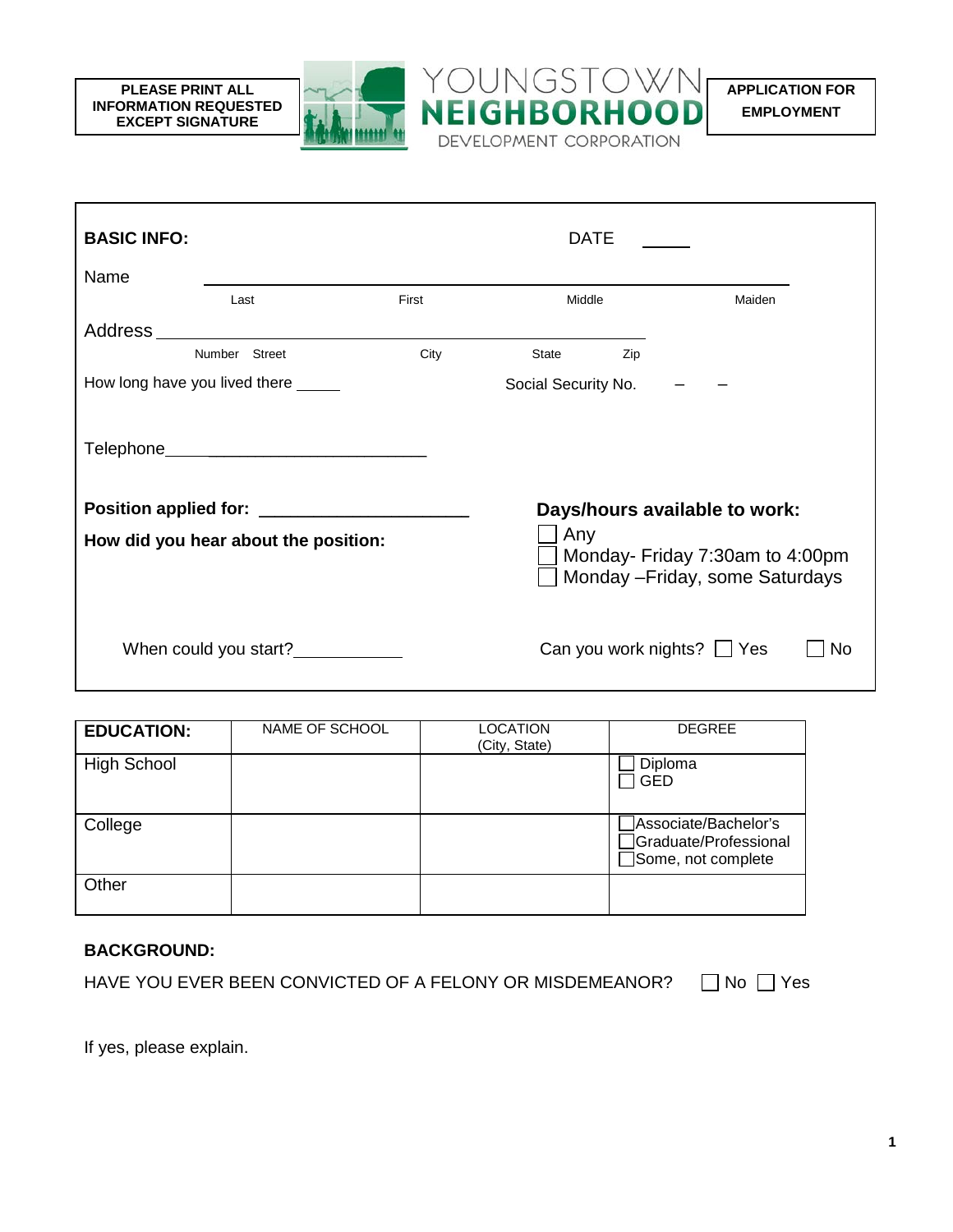| <b>PLEASE PRINT ALL</b><br><b>INFORMATION REQUESTED</b><br><b>EXCEPT SIGNATURE</b>                            | <b>APPLICATION FOR</b><br><b>EMPLOYMENT</b> |  |  |
|---------------------------------------------------------------------------------------------------------------|---------------------------------------------|--|--|
| <b>DRIVING RECORD:</b>                                                                                        |                                             |  |  |
| DO YOU HAVE A DRIVER'S LICENSE? □ Yes DNo                                                                     |                                             |  |  |
| How will you get to work? $\Box$ Drive Myself $\Box$ Family/Friend $\Box$ Bus $\Box$ Bike $\Box$ Other $\Box$ |                                             |  |  |
| Driver's license<br>number _______________________________State ______ □ Operator □ Commercial (CDL)          |                                             |  |  |
| Expiration date _____                                                                                         |                                             |  |  |
| Have you had any accidents during the past 3 years? $\Box$ Yes $\Box$ No How many? $\Box$                     |                                             |  |  |
| Have you had speeding tickets during the past 3 years? $\Box$ Yes $\Box$ No How Many?                         |                                             |  |  |
| <b>REFERENCES:</b> Please list two (other than relatives or previous employers)                               |                                             |  |  |
|                                                                                                               |                                             |  |  |
|                                                                                                               |                                             |  |  |
|                                                                                                               |                                             |  |  |
| Address City: Management of the Address City:                                                                 |                                             |  |  |
| State: State:                                                                                                 |                                             |  |  |
| Telephone ________________________________<br>Telephone ________________________________                      |                                             |  |  |
|                                                                                                               |                                             |  |  |

| SKILLS: Ex. Have used push mower, riding mower, etc. Can drive trucks with trailers attached. BE SPECIFIC. |  |
|------------------------------------------------------------------------------------------------------------|--|
|                                                                                                            |  |
|                                                                                                            |  |
|                                                                                                            |  |
|                                                                                                            |  |
|                                                                                                            |  |
|                                                                                                            |  |
|                                                                                                            |  |
|                                                                                                            |  |
|                                                                                                            |  |
|                                                                                                            |  |
|                                                                                                            |  |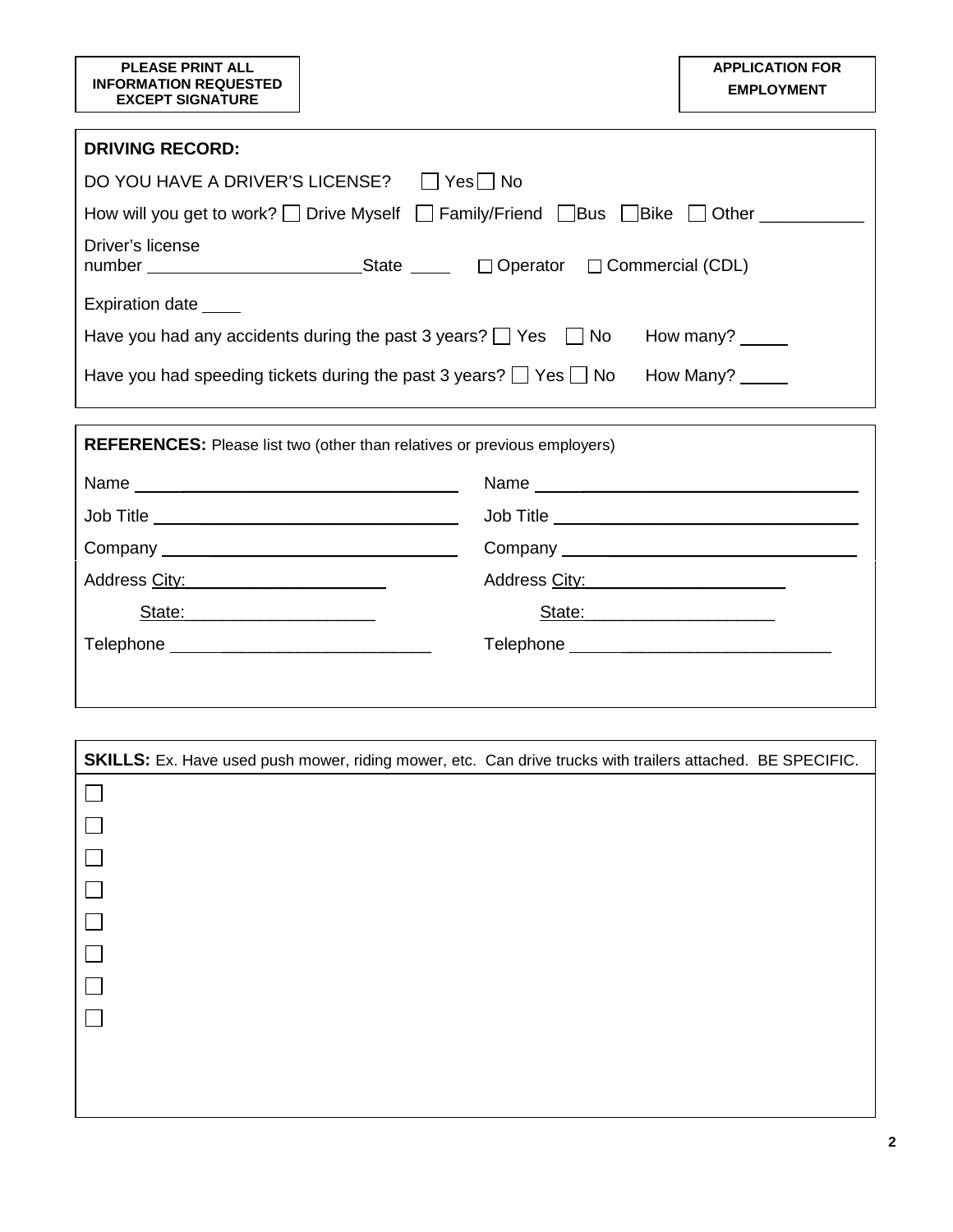|                                                        | <b>APPLICATION FOR</b><br><b>EMPLOYMENT</b> |
|--------------------------------------------------------|---------------------------------------------|
|                                                        |                                             |
| <b>MILITARY:</b>                                       |                                             |
| HAVE YOU EVER BEEN IN THE ARMED FORCES?                | $\Box$ Yes $\Box$ No                        |
| ARE YOU NOW A MEMBER OF THE NATIONAL GUARD?            | $\Box$ Yes $\Box$<br>l INo                  |
| Specialty <u>_____________________</u><br>Date Entered | Discharge Date                              |
|                                                        |                                             |

| Work Experience: Please list your work experience for the past five years beginning with your most recent job. |
|----------------------------------------------------------------------------------------------------------------|
| Use back of the page if necessary.                                                                             |

|                                          | Supervisor's<br>Name | Employment<br>dates                      | Pay |
|------------------------------------------|----------------------|------------------------------------------|-----|
| Phone number:                            |                      | Start ______<br>$End$ <sub>_______</sub> |     |
| Reason for leaving (be specific): ______ |                      |                                          |     |
| List the duties performed.               |                      |                                          |     |
| $\Box$                                   |                      |                                          |     |
|                                          |                      |                                          |     |
| $\Box$                                   |                      |                                          |     |
|                                          |                      |                                          |     |

| Your job title: __________                 |                      | Supervisor's<br>Name           | Employment<br>dates | Pay |
|--------------------------------------------|----------------------|--------------------------------|---------------------|-----|
|                                            |                      |                                | Start               |     |
| Phone number:                              |                      |                                | End                 |     |
|                                            |                      |                                |                     |     |
| Reason for leaving (be specific):          |                      |                                |                     |     |
| List the duties performed.                 |                      |                                |                     |     |
| $\Box$                                     |                      |                                |                     |     |
| $\Box$                                     |                      |                                |                     |     |
|                                            |                      |                                |                     |     |
|                                            |                      |                                |                     |     |
| May we contact your present employer?      | $\Box$ Yes $\Box$ No |                                |                     |     |
| Did you complete this application yourself | $\Box$ Yes $\Box$ No | If not, who did? $\frac{1}{2}$ |                     |     |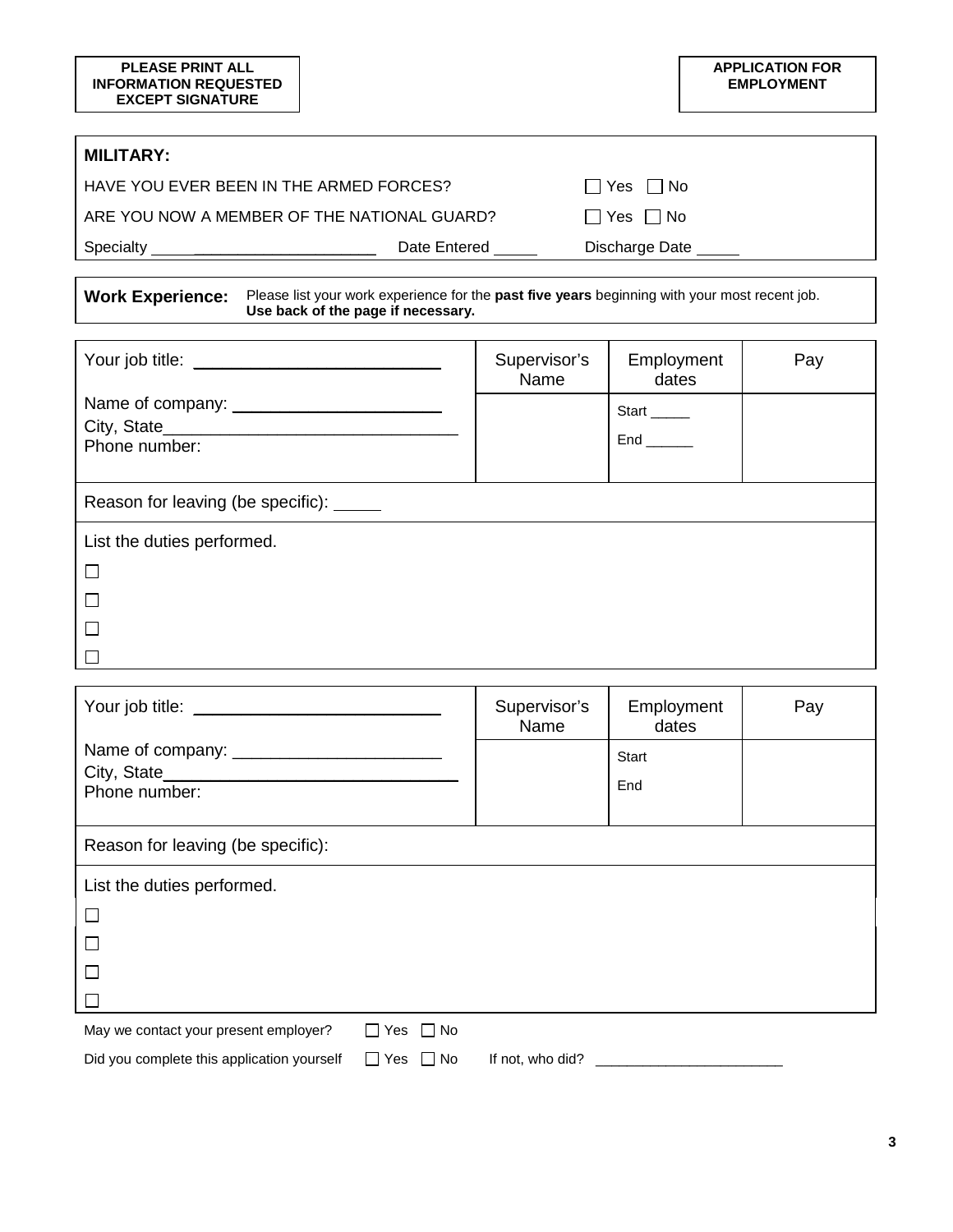## **AGREEMENT (PLEASE READ CAREFULLY BEFORE SIGNING)**

I certify that all the information on this application is accurate and complete to the best of my knowledge and understand that misleading or false statements will constitute sufficient cause for refusal of hire or termination of my employment.

I understand that neither the acceptance of this application nor the subsequent entry into any type of employment relationship with Youngstown Neighborhood Development Corporation creates an actual or implied contract of employment. I understand that, if I accept employment with Youngstown Neighborhood Development Corporation, it will be on an at-will basis. This means that either Youngstown Neighborhood Development Corporation or I have the right to terminate the employment relationship at any time, for any reason, with or without cause.

I agree to submit to drug and alcohol testing if requested by Youngstown Neighborhood Development Corporation and release Youngstown Neighborhood Development Corporation and its employees, plus other persons or companies, from any and all liability arising out of or related in any way to such testing.

I authorize Youngstown Neighborhood Development Corporation to investigate information concerning my education, employment experiences, consumer reports and all other aspects of my background relevant to my proposed employment. I release Youngstown Neighborhood Development Corporation and its employees from all liability arising from such investigation.

Your signature below indicates your agreement with the following statements:

By signing my name on the line below I certify the above statements to be true and correct, to the best of my knowledge, and that this information can be used for the purpose of processing my employment application and information.

**Signature of applicant: \_\_\_\_\_\_\_\_\_\_\_\_\_\_\_\_\_\_\_** Date:

Youngstown Neighborhood Development Corporation is an equal employment opportunity employer. We adhere to a policy of making employment decisions without regard to race, color, religion, sex, sexual orientation, national origin, citizenship, age or disability. We assure you that your opportunity for employment with us depends solely on your qualifications.



820 Canfield Road Youngstown, Ohio 44511 Phone: 330.480.0423 Fax: 330.259.7575 Email: info@yndc.org